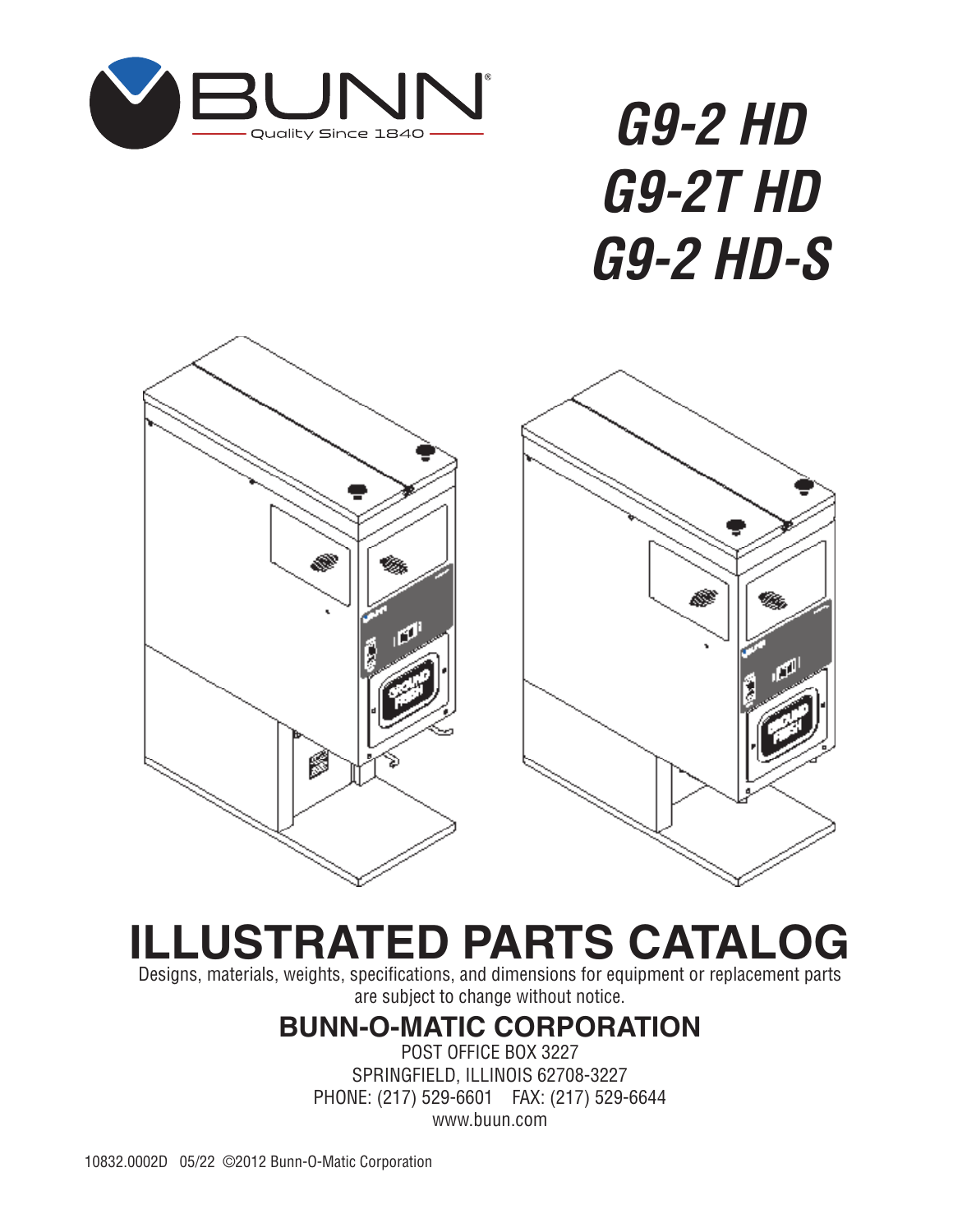#### **BUNN-O-MATIC COMMERCIAL PRODUCT WARRANTY**

Bunn-O-Matic Corp. ("BUNN") warrants equipment manufactured by it as follows:

1) Airpots, thermal carafes, decanters, GPR servers, iced tea/coffee dispensers, MCR/MCP/MCA single cup brewers, thermal servers and ThermoFresh® servers (mechanical and digital) 1 year parts and 1 year labor.

2) All other equipment - 2 years parts and 1 year labor plus added warranties as specified below:

a) Electronic circuit and/or control boards - parts and labor for 3 years.

b) Compressors on refrigeration equipment - 5 years parts and 1 year labor.

c) Grinding burrs on coffee grinding equipment to grind coffee to meet original factory screen sieve analysis - parts and labor for 4 years or 40,000 pounds of coffee, whichever comes first.

These warranty periods run from the date of installation BUNN warrants that the equipment manufactured by it will be commercially free of defects in material and workmanship existing at the time of manufacture and appearing within the applicable warranty period. This warranty does not apply to any equipment, component or part that was not manufactured by BUNN or that, in BUNN's judgment, has been affected by misuse, neglect, alteration, improper installation or operation, improper maintenance or repair, non periodic cleaning and descaling, equipment failures related to poor water quality, damage or casualty. In addition, the warranty does not apply to replacement of items subject to normal use including but not limited to user replaceable parts such as seals and gaskets. This warranty is conditioned on the Buyer 1) giving BUNN prompt notice of

any claim to be made under this warranty by telephone at (217) 529-6601 or by writing to Post Office Box

3227, Springfield, Illinois 62708-3227; 2) if requested by BUNN, shipping the defective equipment prepaid to an authorized BUNN service location; and 3) receiving prior authorization from BUNN that the defective equipment is under warranty.

**THE FOREGOING WARRANTY IS EXCLUSIVE AND IS IN LIEU OF ANY OTHER WARRANTY, WRITTEN OR ORAL, EX-PRESS OR IMPLIED, INCLUDING, BUT NOT LIMITED TO, ANY IMPLIED WARRANTY OF EITHER MERCHANTABILITY OR FITNESS FOR A PARTICULAR PURPOSE.** The agents, dealers or employees of BUNN are not authorized to make modifications to this warranty or to make additional warranties that are binding on BUNN. Accordingly, statements by such individuals, whether oral or written, do not constitute warranties and should not be relied upon.

If BUNN determines in its sole discretion that the equipment does not conform to the warranty, BUNN, at its exclusive option while the equipment is under warranty, shall either 1) provide at no charge replacement parts and/or labor (during the applicable parts and labor warranty periods specified above) to repair the defective components, provided that this repair is done by a BUNN Authorized Service Representative; or 2) shall replace the equipment or refund the purchase price for the equipment.

#### **THE BUYER'S REMEDY AGAINST BUNN FOR THE BREACH OF ANY OBLIGATION ARISING OUT OF THE SALE OF THIS EQUIPMENT, WHETHER DERIVED FROM WARRANTY OR OTHERWISE, SHALL BE LIMITED, AT BUNN'S SOLE OPTION AS SPECIFIED HEREIN, TO REPAIR, REPLACEMENT OR REFUND.**

In no event shall BUNN be liable for any other damage or loss, including, but not limited to, lost profits, lost sales, loss of use of equipment, claims of Buyer's customers, cost of capital, cost of down time, cost of substitute equipment, facilities or services, or any other special, incidental or consequential damages.

392, A Partner You Can Count On, Air Infusion, AutoPOD, AXIOM, BrewLOGIC, BrewMETER, Brew Better Not Bitter, Brew-WISE, BrewWIZARD, BUNN Espress, BUNN Family Gourmet, BUNN Gourmet, BUNN Pour-O-Matic, BUNN, BUNN with the stylized red line, BUNNlink, Bunn-OMatic, Bunn-O-Matic, BUNNserve, BUNNSERVE with the stylized wrench design, Cool Froth, DBC, Dr. Brew stylized Dr. design, Dual, Easy Pour, EasyClear, EasyGard, FlavorGard, Gourmet Ice, Gourmet Juice, High Intensity, iMIX, Infusion Series, Intellisteam, My Café, Phase Brew, PowerLogic, Quality Beverage Equipment Worldwide, Respect Earth, Respect Earth with the stylized leaf and coffee cherry design, Safety-Fresh, savemycoffee.com, Scale-Pro, Silver Series, Single, Smart Funnel, Smart Hopper, SmartWAVE, Soft Heat, SplashGard, The Mark of Quality in Beverage Equipment Worldwide, ThermoFresh, Titan, trifecta, TRIFECTA (sylized logo), Velocity Brew, Air Brew, Beverage Bar Creator, Beverage Profit Calculator, Brew better, not bitter., Build-A-Drink, BUNNSource, Coffee At Its Best, Cyclonic Heating System, Daypart, Digital Brewer Control, Element, Milk Texturing Fusion, Nothing Brews Like a BUNN, Picture Prompted Cleaning, Pouring Profits, Signature Series, Sure Tamp, Tea At Its Best, The Horizontal Red Line, Ultra are either trademarks or registered trademarks of Bunn-O-Matic Corporation. The commercial trifecta® brewer housing configuration is a trademark of Bunn-O-Matic Corporation.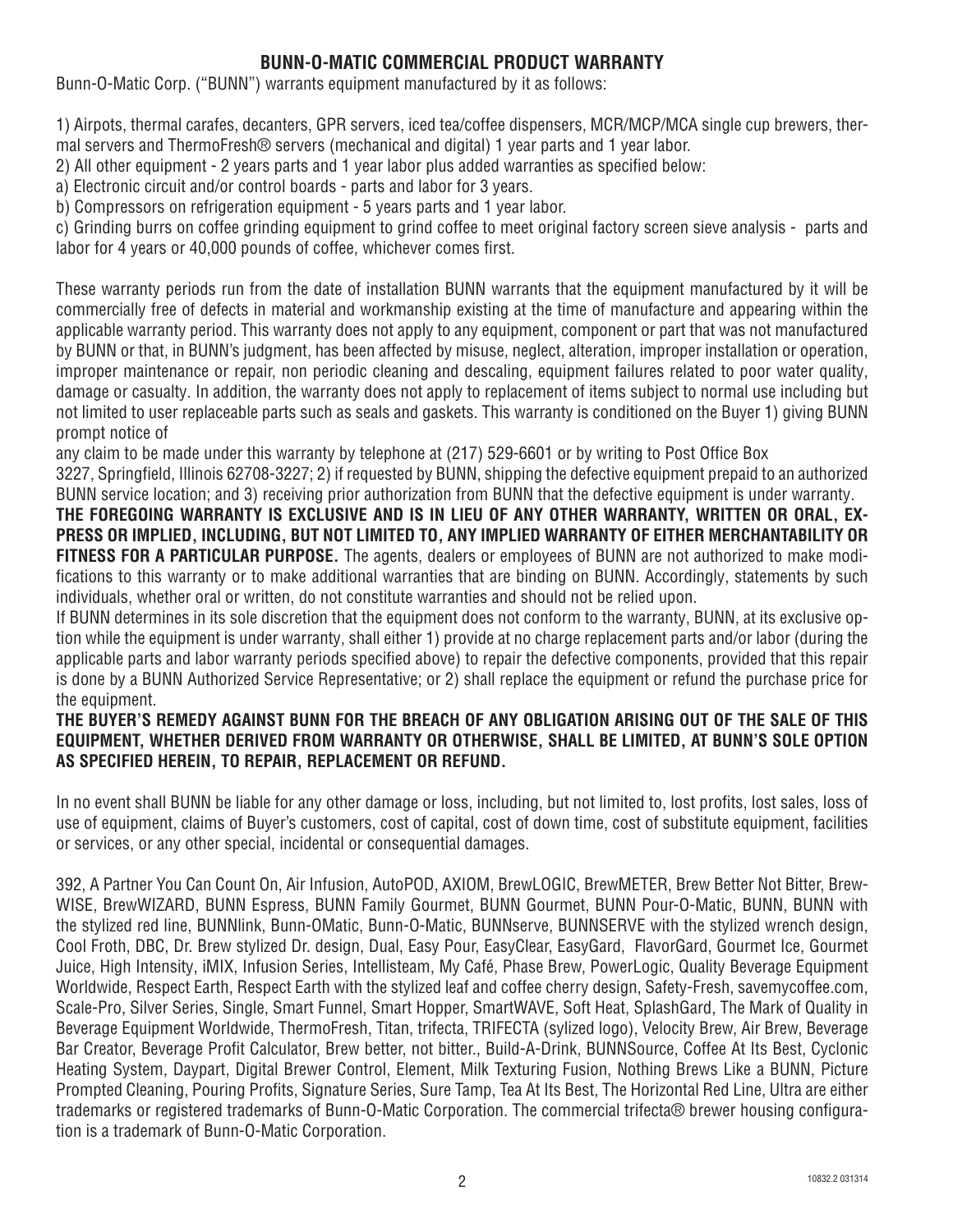## **TABLE OF CONTENTS**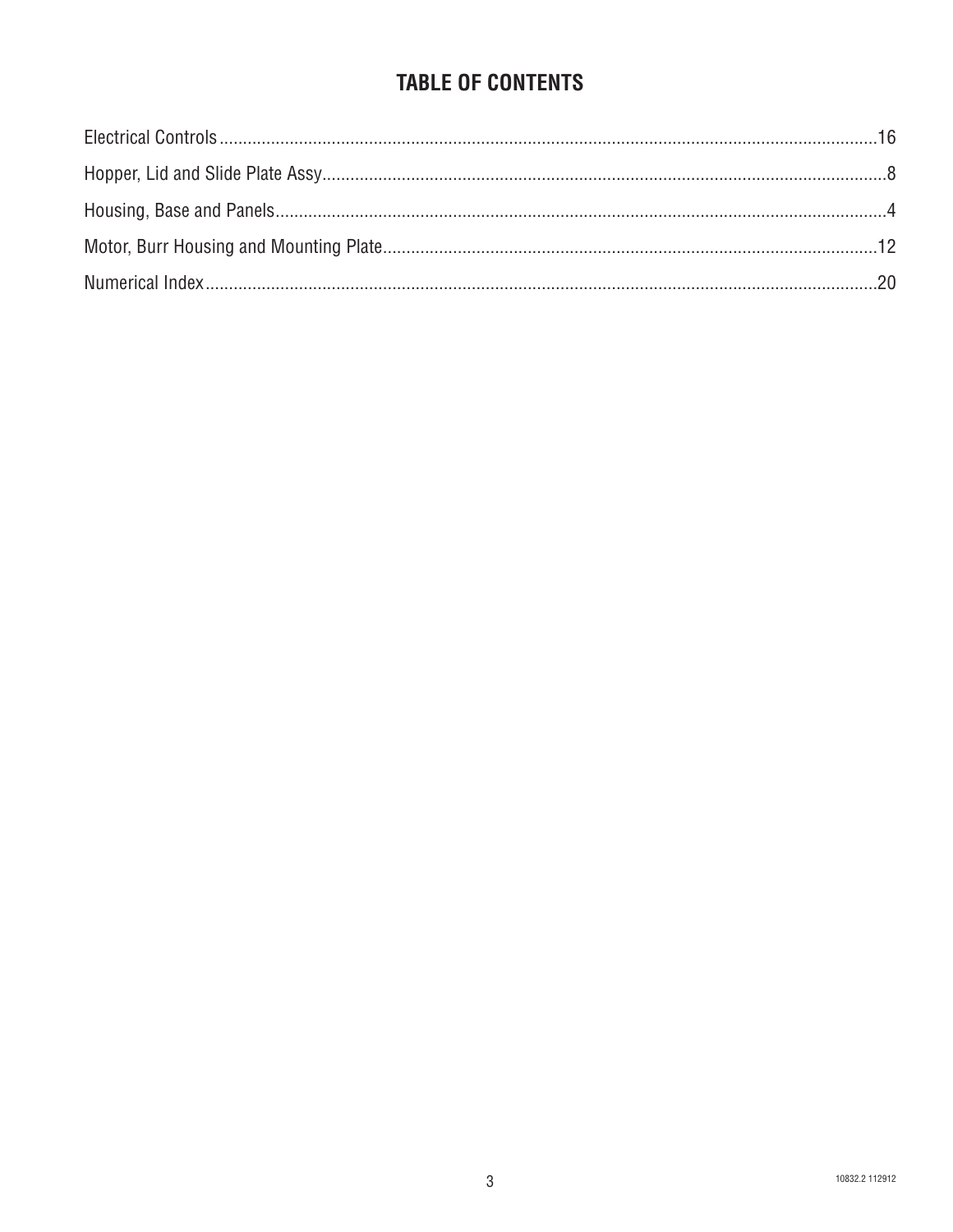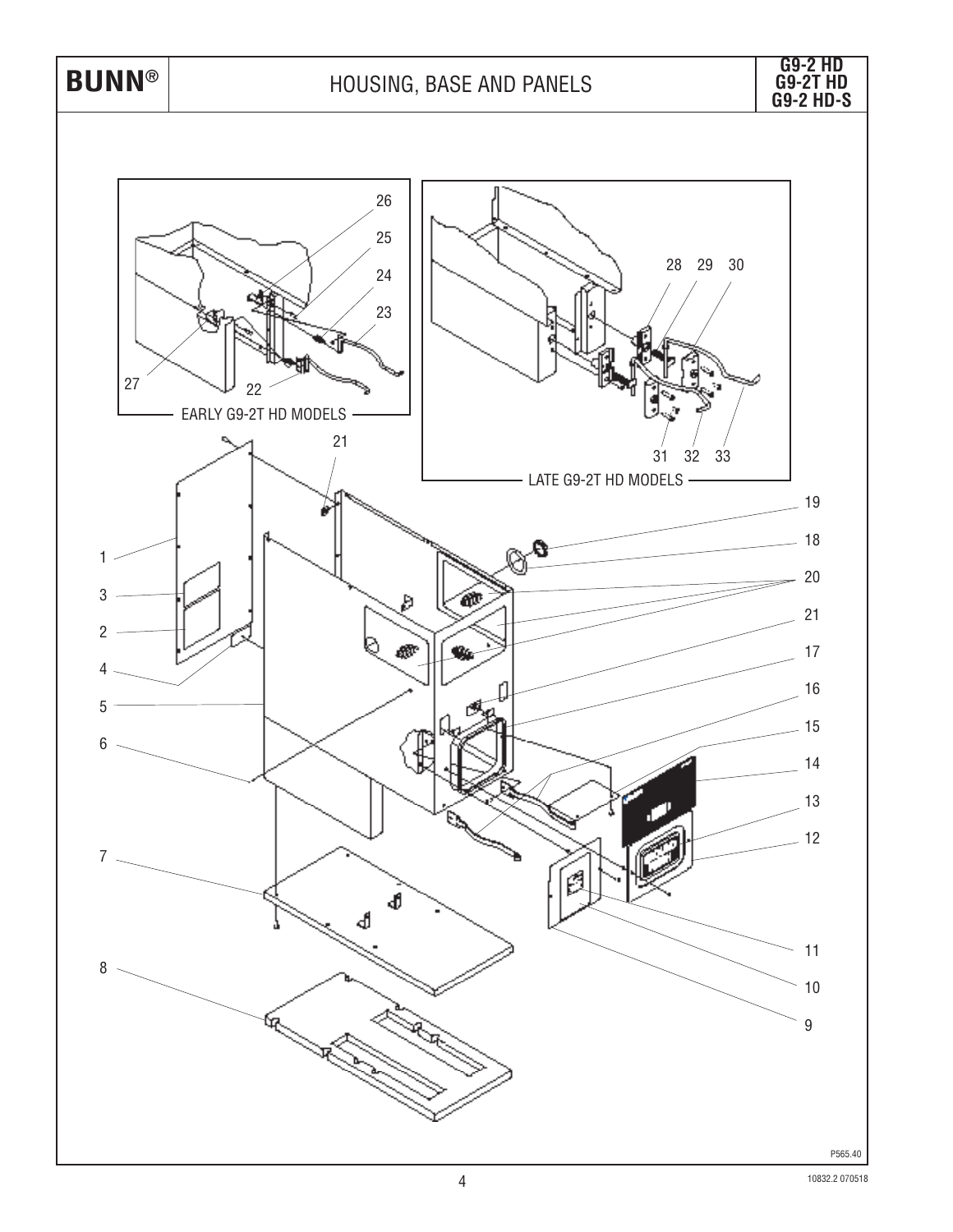### HOUSING, BASE AND PANELS

| <b>ITEM</b> | PART NO.                                                                                                                                               | QTY.                  | <b>DESCRIPTION</b>                                                                                                                                                                                                                                                                                                                                                                                                                                                                                                                                                                |
|-------------|--------------------------------------------------------------------------------------------------------------------------------------------------------|-----------------------|-----------------------------------------------------------------------------------------------------------------------------------------------------------------------------------------------------------------------------------------------------------------------------------------------------------------------------------------------------------------------------------------------------------------------------------------------------------------------------------------------------------------------------------------------------------------------------------|
| 1           | 05844.1000<br>01315.0000<br>01311.0003                                                                                                                 | 1<br>8<br>8           | Rear Panel W/Decal (Includes items 2 & 3)<br>Screw, Truss Head #8-32 x .38"<br>Screw, Truss Head Blk #8-32 x .38"                                                                                                                                                                                                                                                                                                                                                                                                                                                                 |
| 2           | 20545.0000                                                                                                                                             | 1                     | Decal, Warning Electrical                                                                                                                                                                                                                                                                                                                                                                                                                                                                                                                                                         |
| 3           | 37881.0000                                                                                                                                             | 1                     | Decal, No Serviceable Parts                                                                                                                                                                                                                                                                                                                                                                                                                                                                                                                                                       |
| 4           | 24237.0000                                                                                                                                             |                       | Decal, Notice - Interface Voltage                                                                                                                                                                                                                                                                                                                                                                                                                                                                                                                                                 |
| 5           | 25407.0000<br>25407.0004<br>25407.0003<br>25408.0000<br>25408.0002<br>25408.0003                                                                       | 1                     | Housing Assy W/Decals (G9-2 HD 120V)<br>Housing Assy W/Decals (BLK) (G9-2 HD 120V)<br>Housing Assy W/Decals (G9-2 HD 230V)<br>Includes items 4, 18 & 20<br>Housing Assy W/Decals SST (G9-2T HD 120V)<br>Also order item 14<br>Housing Assy W/Decals (G9-2T HD 230V)<br>Housing Assy W/Decals Blk (G9-2T HD 120V)                                                                                                                                                                                                                                                                  |
| 6           | 05921.0000                                                                                                                                             | 1                     | Plug, Hole .25" Dia.                                                                                                                                                                                                                                                                                                                                                                                                                                                                                                                                                              |
| 7           | 05809.0000<br>05809.0002<br>05752.0000<br>02311.0000                                                                                                   | 1<br>6                | Base (G9-2 HD & G9-2 HD-S)<br>Base (G9-2 HD) (BLK)<br>Base (G9-2T HD)<br>Screw, Hex Crimptite #10-32 x .50"                                                                                                                                                                                                                                                                                                                                                                                                                                                                       |
| 8           | 05816.0000                                                                                                                                             |                       | Pad, Base                                                                                                                                                                                                                                                                                                                                                                                                                                                                                                                                                                         |
| 9           | 20798.1003<br>20798.1014<br>20798.1004<br>20798.1012<br>20798.1011<br>20798.1005<br>20798.1006<br>20798.1009<br>01380.0000<br>01382.0002<br>01518.0000 | 2<br>2<br>2           | Panel Assy W/Decals (120V) (G9-2 HD)<br>Panel Assy W/Decals (BLK) (120V) (G9-2 HD)<br>Panel Assy W/Decals SST (120V) (G9-2T HD W/0 or 2 batch sel.)<br>Includes screws<br>Panel Assy W/Decals Blk (120V) (G9-2T HD W/0 or 2 batch sel.)<br>and washers<br>Panel Assy W/Decals (120V) (G9-2T HD 3 batch sel.)<br>below and<br>Panel Assy W/Decals (230V, 240V) (G9-2 HD)<br>items 10 & 11<br>Panel Assy W/Decals (240V) (G9-2T HD)<br>Panel Assy W/Decals (120V) (G9-2 HD-S)<br>Screw, Truss Head #6-32 x .50"<br>Screw, Truss Head Blk #6-32 x .50"<br>Washer, Screw Retaining #6 |
| 10          | 10756.0000<br>10756.0002<br>10756.0001<br>10768.0000*                                                                                                  | 1<br>ı<br>1           | Schematic/Time Chart 120V (W/0 or 2 batch sel.)<br>Schematic/Time Chart 120V (3 batch sel.)<br>Schematic/Time Chart 120V (G9-2 HD-S)<br>Schematic/Time Chart 240V                                                                                                                                                                                                                                                                                                                                                                                                                 |
| 11          | 05876.0000                                                                                                                                             | 1                     | Decal, Caution                                                                                                                                                                                                                                                                                                                                                                                                                                                                                                                                                                    |
| 12          | 21620.1004<br>21620.1011<br>01380.0000<br>01382.0002<br>01518.0000                                                                                     | 1<br>1<br>2<br>2<br>2 | Cover Assy W/Decal SST (Includes screws and washers below and item 13)<br>Cover Assy W/Decal Blk (Includes screws and washers below and item 13)<br>Screw, Truss Head #6-32 x .50"<br>Screw, Truss Head Blk #6-32 x .50"<br>Washer, Screw Retaining #6                                                                                                                                                                                                                                                                                                                            |
| 13          | 24240.0000<br>33735.0002                                                                                                                               | 1<br>1                | Decal, Precision Grinder (Early Models)<br>Decal, Ground Fresh (Late Models)                                                                                                                                                                                                                                                                                                                                                                                                                                                                                                      |
| 14          | 24239.0102<br>24239.0001<br>.                                                                                                                          |                       | Decal, Control Panel (No batch sel.)<br>Decal, Control Panel (2 batch sel.) (Shown)<br>Decal, Control Panel (3 batch sel.) (Not available)                                                                                                                                                                                                                                                                                                                                                                                                                                        |

(Continued)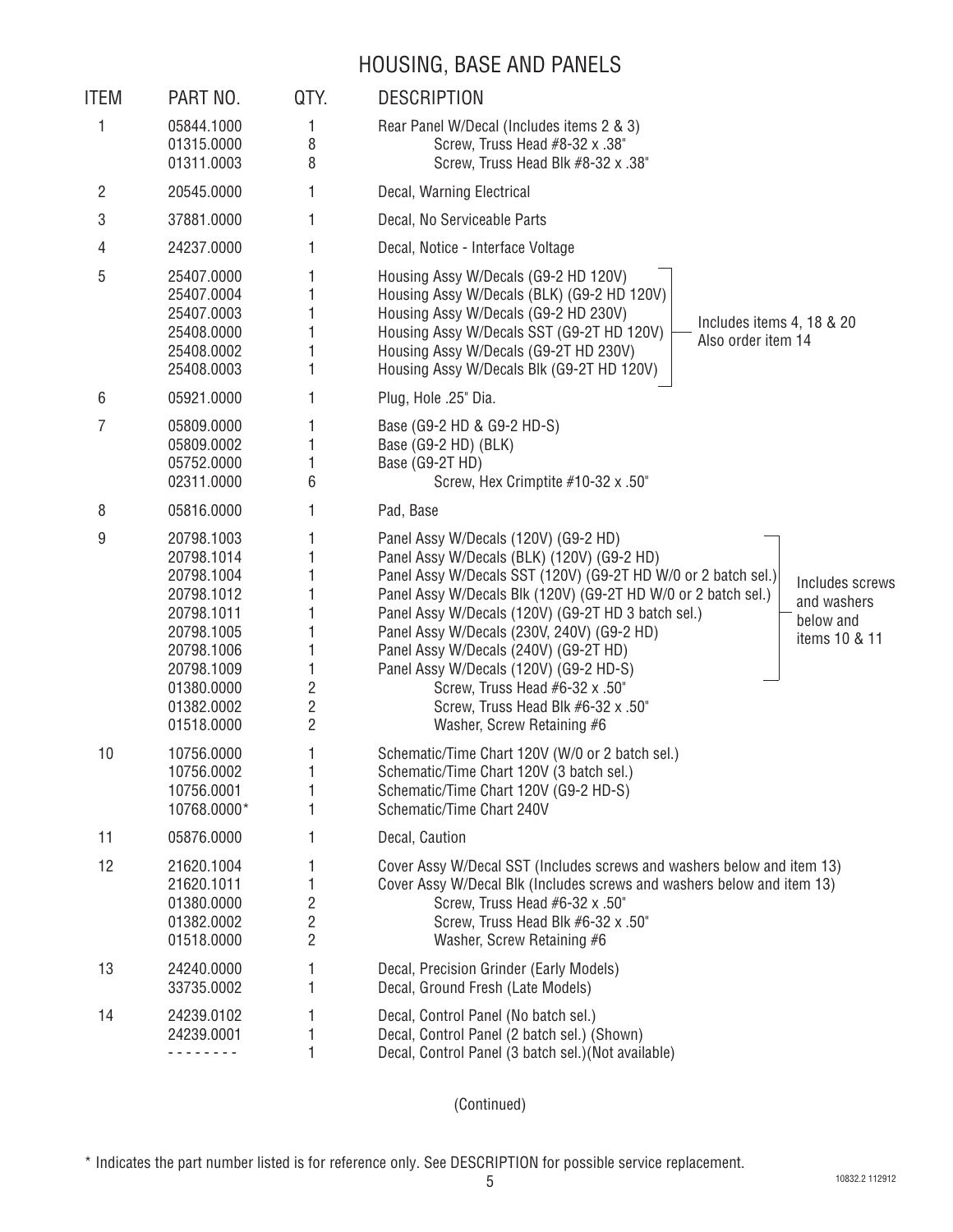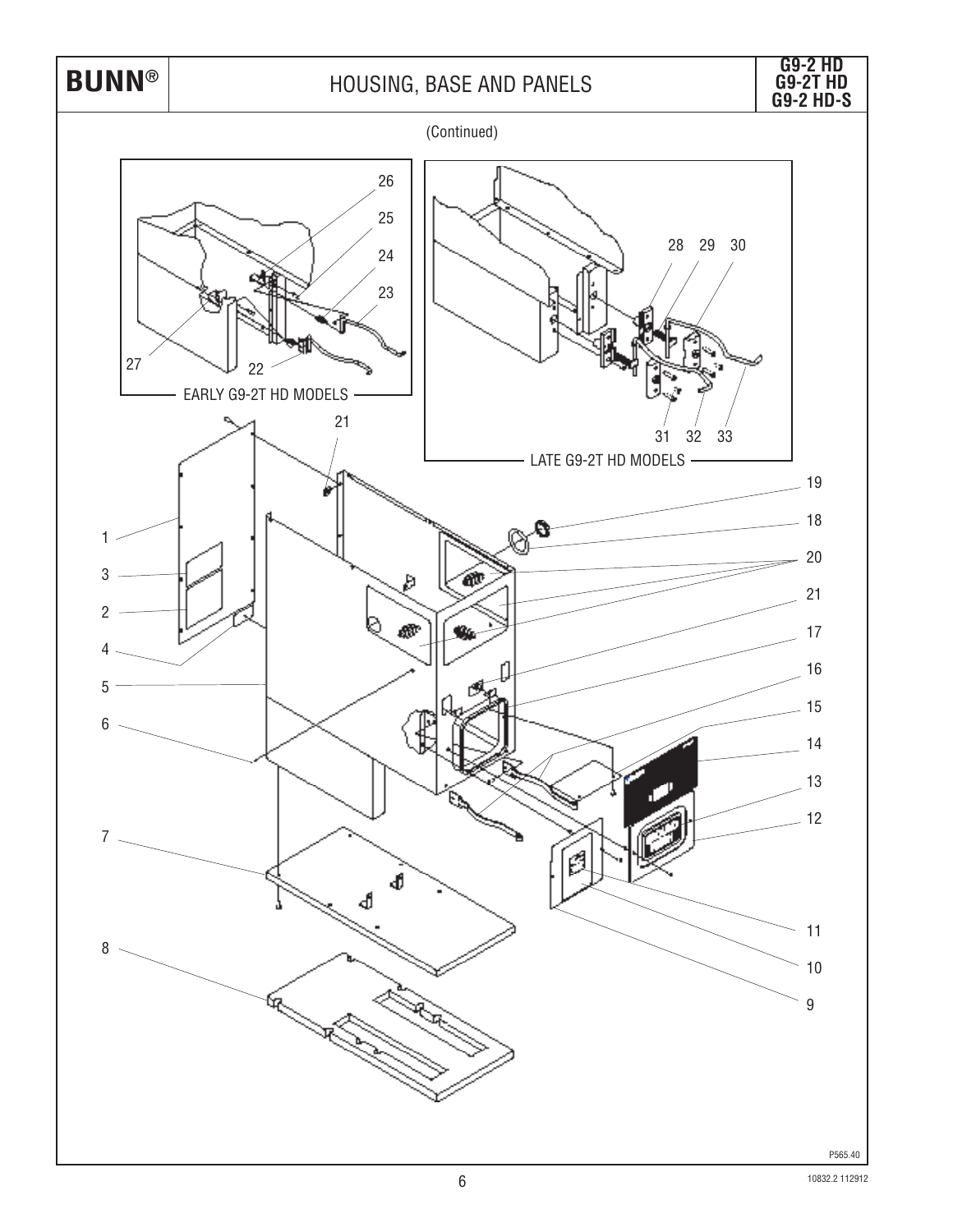#### HOUSING, BASE AND PANELS

| ITEM | PART NO.                                                                                                                                                                                                   | QTY.                | <b>DESCRIPTION</b>                                                                            |                                               |  |  |
|------|------------------------------------------------------------------------------------------------------------------------------------------------------------------------------------------------------------|---------------------|-----------------------------------------------------------------------------------------------|-----------------------------------------------|--|--|
| 15   | 05827.0000<br>02308.0000<br>00912.0000                                                                                                                                                                     | 1<br>2<br>2         | Plate, Switch Shield<br>Screw, Pan Head #8-32 x .38"<br>Clip, J-Type #8-32 (Late Models only) |                                               |  |  |
| 16   | 05839.0000<br>02308.0000                                                                                                                                                                                   | 2<br>4              | <b>Funnel Rail</b><br>Screw, Pan Head #8-32 x .38"                                            |                                               |  |  |
| 17   | $\frac{1}{2} \left( \frac{1}{2} \right) \left( \frac{1}{2} \right) \left( \frac{1}{2} \right) \left( \frac{1}{2} \right) \left( \frac{1}{2} \right) \left( \frac{1}{2} \right) \left( \frac{1}{2} \right)$ | 1                   | Edging 19.15" (Order item 34)                                                                 |                                               |  |  |
| 18   | 05884.0000                                                                                                                                                                                                 | 1                   | Decal, Motor Reset                                                                            |                                               |  |  |
| 19   | 02999.0000                                                                                                                                                                                                 | 1                   | Plug, Hole 1.19" Dia.                                                                         |                                               |  |  |
| 20   | 05814.0001                                                                                                                                                                                                 | 3                   | Window Assy (Includes adhesive)                                                               |                                               |  |  |
| 21   | 00917.0000                                                                                                                                                                                                 | 8                   | Clip, J-Type $#8-32$                                                                          |                                               |  |  |
| 22   | 02308.0000                                                                                                                                                                                                 | 1<br>$\overline{2}$ | Funnel Rail, Left<br>Screw, Pan Head #8-32 x .38"                                             |                                               |  |  |
| 23   | 02308.0000                                                                                                                                                                                                 | 1<br>2              | Funnel Rail, Right<br>Screw, Pan Head #8-32 x .38"                                            |                                               |  |  |
| 24   |                                                                                                                                                                                                            | 2                   | Spring                                                                                        | Early Model G9-2T HD only<br>Order Kit #49283 |  |  |
| 25   |                                                                                                                                                                                                            | 2                   | Screw, Stop #8-32 x .75"                                                                      |                                               |  |  |
| 26   |                                                                                                                                                                                                            | 1                   | Bracket, Right Spring                                                                         |                                               |  |  |
| 27   | .                                                                                                                                                                                                          | 1                   | Bracket, Left Spring                                                                          |                                               |  |  |
| 28   | 32561.0000                                                                                                                                                                                                 | 2                   | Bracket, Inner Spring                                                                         |                                               |  |  |
| 29   | 32570.0000                                                                                                                                                                                                 | 2                   | Spring                                                                                        |                                               |  |  |
| 30   | 39586.1000<br>01326.0008                                                                                                                                                                                   | 2<br>4              | Bracket, Outer Spring<br>Screw, Truss Head BLK #10-32 x 1.25"                                 | Late Model G9-2T HD only                      |  |  |
| 31   | 01317.0001                                                                                                                                                                                                 | 2                   | Screw, Trh-Sitd SST #8-32 x .50" w/Lkg Patch                                                  |                                               |  |  |
| 32   | 32568.0001                                                                                                                                                                                                 | 1                   | Funnel Rail, Left                                                                             |                                               |  |  |
| 33   | 32569.0001                                                                                                                                                                                                 | 1                   | Funnel Rail, Right                                                                            |                                               |  |  |
| 34   | 38278.1002                                                                                                                                                                                                 |                     | Edging 36.0" (Cut to required length)                                                         |                                               |  |  |

SCREW, TRHSLTD SST 8-32x.50LKG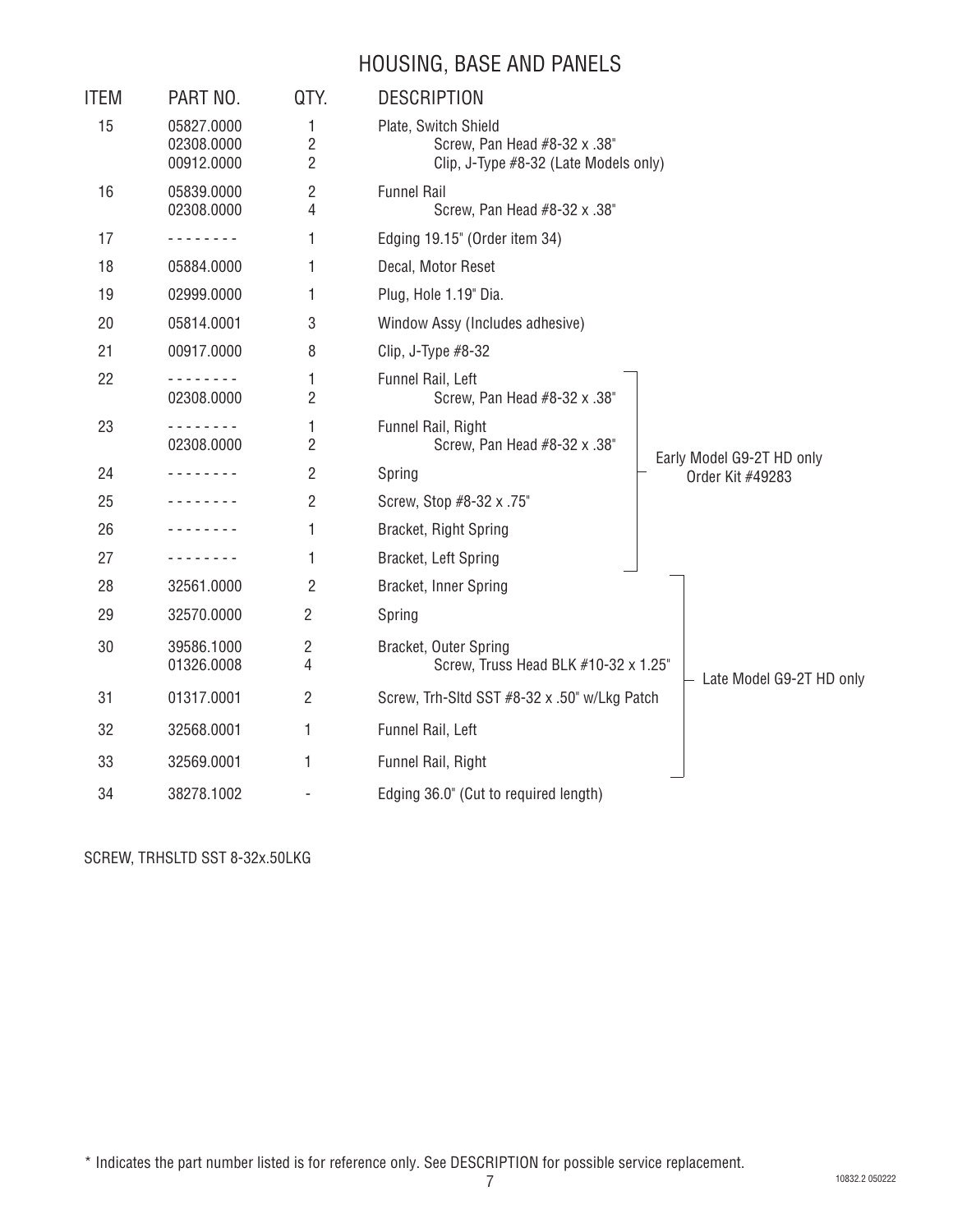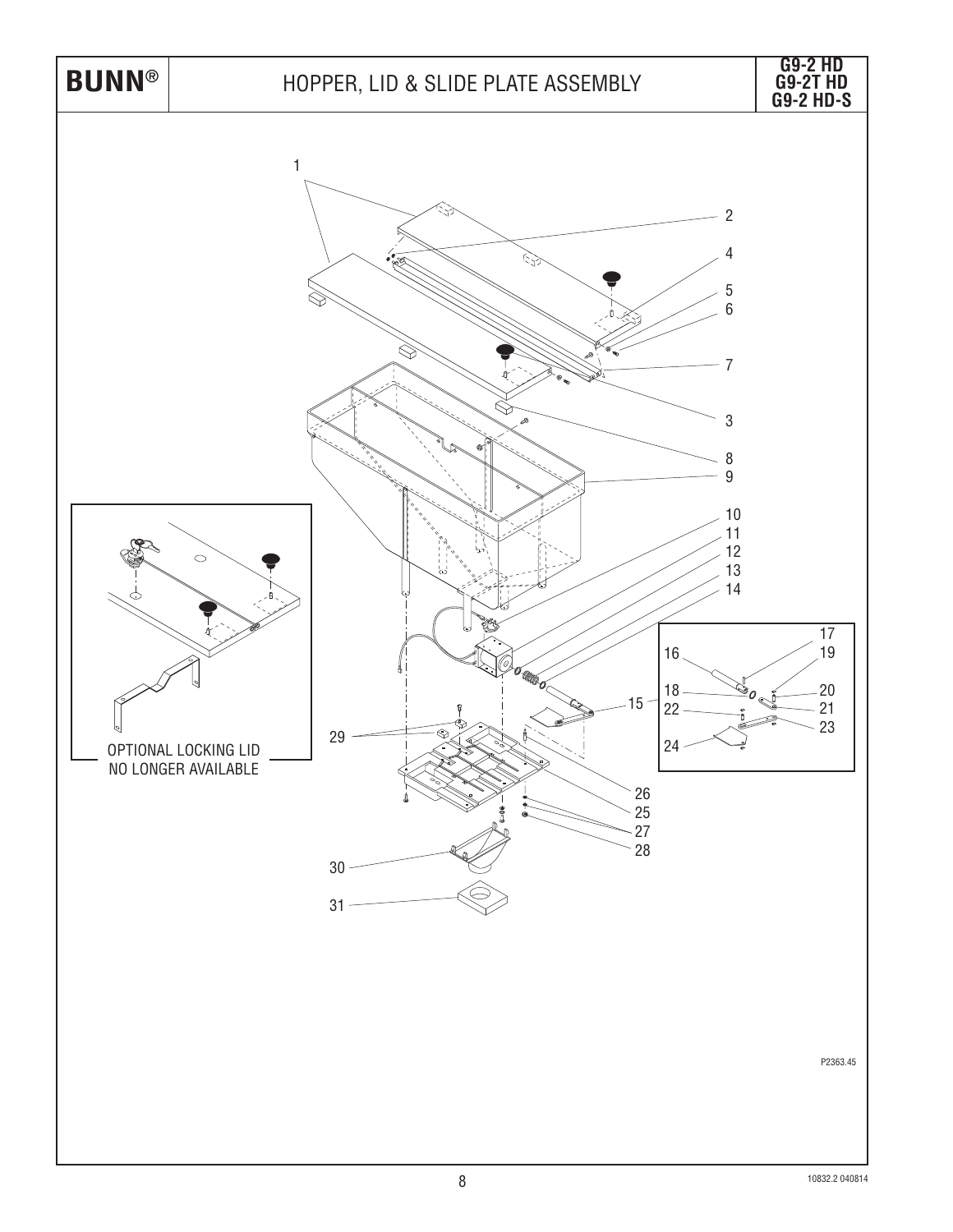#### HOPPER, LID & SLIDE PLATE ASSEMBLY

| <b>ITEM</b>    | PART NO.                                                           | QTY.                                            | <b>DESCRIPTION</b>                                                                                                                                                                         |
|----------------|--------------------------------------------------------------------|-------------------------------------------------|--------------------------------------------------------------------------------------------------------------------------------------------------------------------------------------------|
| 1              | 29362.1008<br>29362.1009<br>29362.1010<br>29362.1011               | 1<br>1<br>1<br>1                                | Lid Assy, Left SST (Includes items 3,4 & 8)<br>Lid Assy, Right SST (Includes items 3,4 & 8)<br>Lid Assy, Left BLK (Includes items 3,4 & 8)<br>Lid Assy, Right BLK (Includes items 3,4 & 8) |
| $\overline{2}$ | 26033.0001<br>21438.0001                                           | 2<br>$\overline{2}$                             | Bearing, Snap-in (Early Models)<br>Washer, Shoulder .144" I.D. (Late Models)                                                                                                               |
| 3              | 00725.0000                                                         | $\overline{c}$                                  | Knob                                                                                                                                                                                       |
| 4              | 05876.0000                                                         | $\overline{2}$                                  | Decal, Caution                                                                                                                                                                             |
| 5              | 21438.0001                                                         | 4                                               | Washer, Shoulder .144" I.D.                                                                                                                                                                |
| 6              | 02328.0000<br>01382.0007                                           | $\overline{2}$<br>$\overline{2}$                | Screw, Pan Head SST #6-32 x .375"<br>Screw, Truss Head BLK #6-32 x .375"                                                                                                                   |
| $\overline{7}$ | 29358.0002<br>29358.0001<br>02328.0000                             | 1<br>1<br>4                                     | Channel, Hopper Lid Mounting SST<br>Channel, Hopper Lid Mounting BLK<br>Screw, Pan Head #6-32 x .38"                                                                                       |
| 8              | 41114.0000                                                         | 6                                               | <b>Bumper</b>                                                                                                                                                                              |
| 9              | 05960.0000<br>02367.0000<br>01380.0000<br>00991.0002               | 1<br>2<br>2<br>4                                | Hopper Assy W/Inserts<br>Screw, Truss Head #6-32 x .62"<br>Screw, Truss Head #6-32 x .50"<br>Nut, Hex #6-2                                                                                 |
| 10             | 23917.0000<br>01311.0001                                           | 2<br>8                                          | Limit Thermostat<br>Screw, Truss Head #8-32 x .25" Lkg.                                                                                                                                    |
| 11             | 05939.0003<br>05939.0004<br>05939.0007<br>02308.0000<br>01501.0000 | 2<br>$\overline{2}$<br>$\overline{2}$<br>8<br>8 | Solenoid Assy 120V<br>Solenoid Assy 230V<br>Solenoid Assy 100V<br>Screw, Pan Head #8-32 x .38"<br>Washer, Flat                                                                             |
| 12             | 23923.0000                                                         | 2                                               | Washer, Fiber .063" Thick                                                                                                                                                                  |
| 13             | 23918.0000                                                         | $\overline{c}$                                  | Spring                                                                                                                                                                                     |
| 14             | 23922.0000                                                         | $\overline{c}$                                  | Washer, Retaining .035" Thick                                                                                                                                                              |
| 15             | 05969.0000                                                         | $\overline{2}$                                  | Slide Plate/Linkage Assy (Includes items 16 thru 24)                                                                                                                                       |
| 16             |                                                                    | $\overline{2}$                                  | Plunger (Not available seperately order item 15)                                                                                                                                           |
| 17             | 02858.0000                                                         | $\overline{2}$                                  | Pin, Spring .125" x .50"                                                                                                                                                                   |
| 18             | 23919.0000                                                         | $\overline{c}$                                  | Snap Ring                                                                                                                                                                                  |
| 19             | 01403.0000                                                         | 8                                               | E-Ring                                                                                                                                                                                     |
| 20             | 05914.0002                                                         | $\overline{c}$                                  | Pin, Linkage .19" x .39"                                                                                                                                                                   |
| 21             | 05911.0001                                                         | $\overline{c}$                                  | Link, Slide Plate (Short)                                                                                                                                                                  |
| 22             | 05914.0001                                                         | 2                                               | Pin, Linkage .19" x .30"                                                                                                                                                                   |

#### (Continued)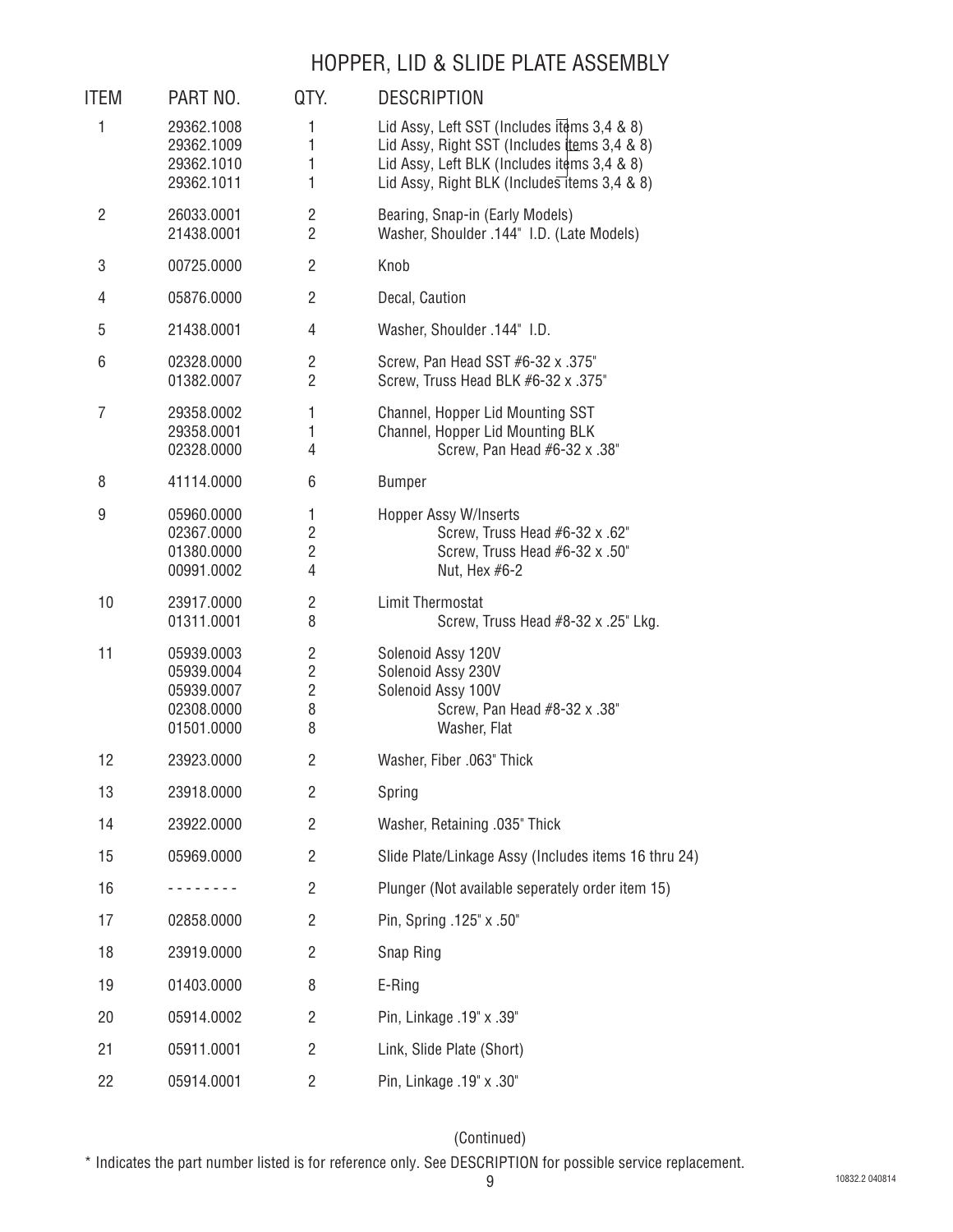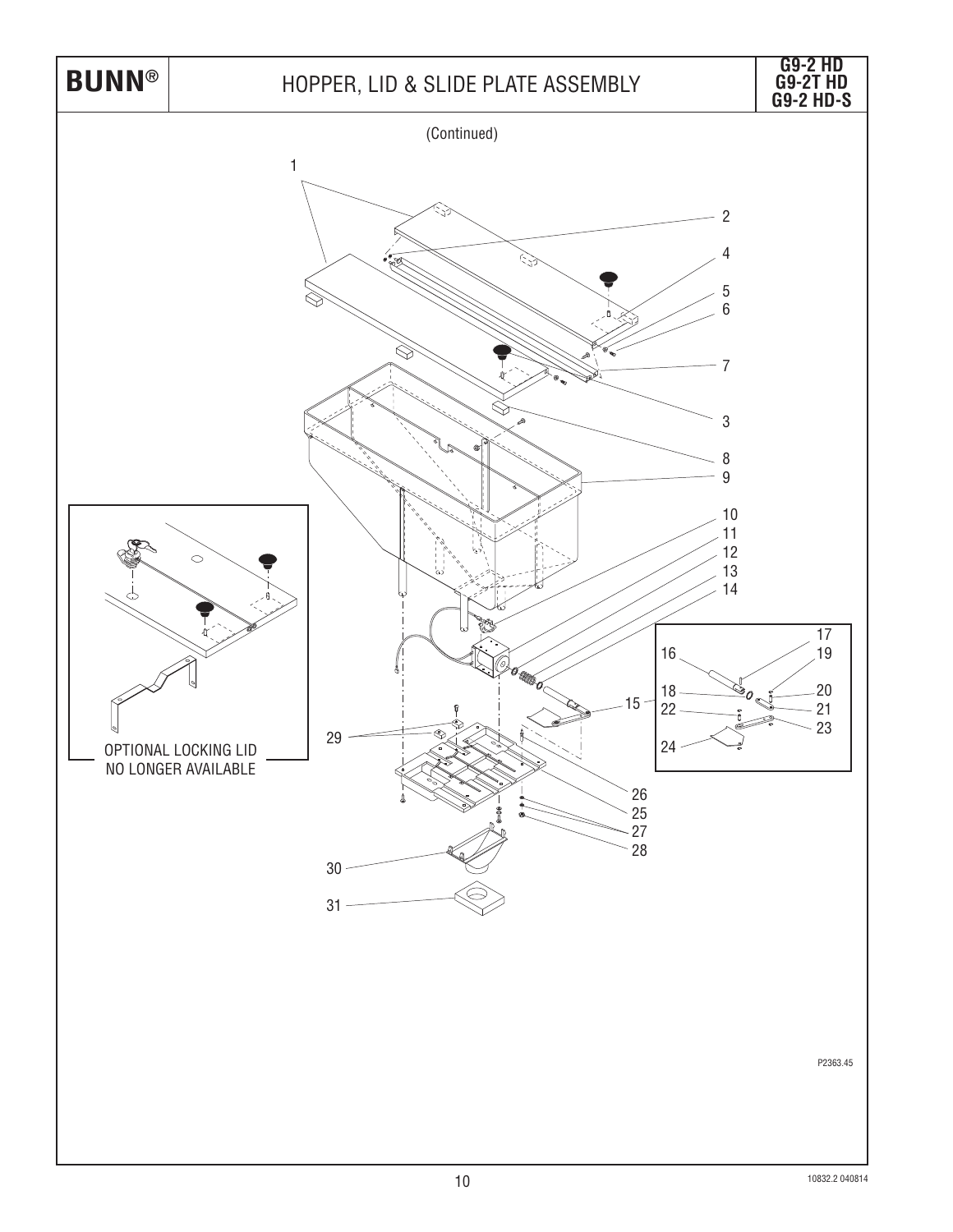#### HOPPER, LID & SLIDE PLATE ASSEMBLY

| ITEM | PART NO.                 | QTY.                             | <b>DESCRIPTION</b>                                                                                            |
|------|--------------------------|----------------------------------|---------------------------------------------------------------------------------------------------------------|
| 23   | 05910.0000               | 2                                | Link, Slide Plate (Long)                                                                                      |
| 24   | 05912.1000               | $\overline{2}$                   | Slide Plate                                                                                                   |
| 25   | 05959.0001<br>01317.0001 | 1<br>6                           | Mounting Panel Assy, Slide Plate (Includes items 26, 27 & 28)<br>Screw, Trh-Sitd SST #8-32 x .50" w/Lkg Patch |
| 26   | 23920.0000               | 2                                | Pin, Pivot                                                                                                    |
| 27   | 01547.0000               | 4                                | Spacer .062" Thick                                                                                            |
| 28   | 00991.0000               | 2                                | Nut, Elastic Lock #8-32                                                                                       |
| 29   | 23921.0000<br>02336.0000 | $\overline{2}$<br>$\overline{2}$ | Block, Stop<br>Early Models<br>Screw, Truss Head #4-20 x .38"                                                 |
| 30   | 05916.0000               |                                  | Collector                                                                                                     |
| 31   | 21457.0001               |                                  | Gasket, Burr Housing/Collector                                                                                |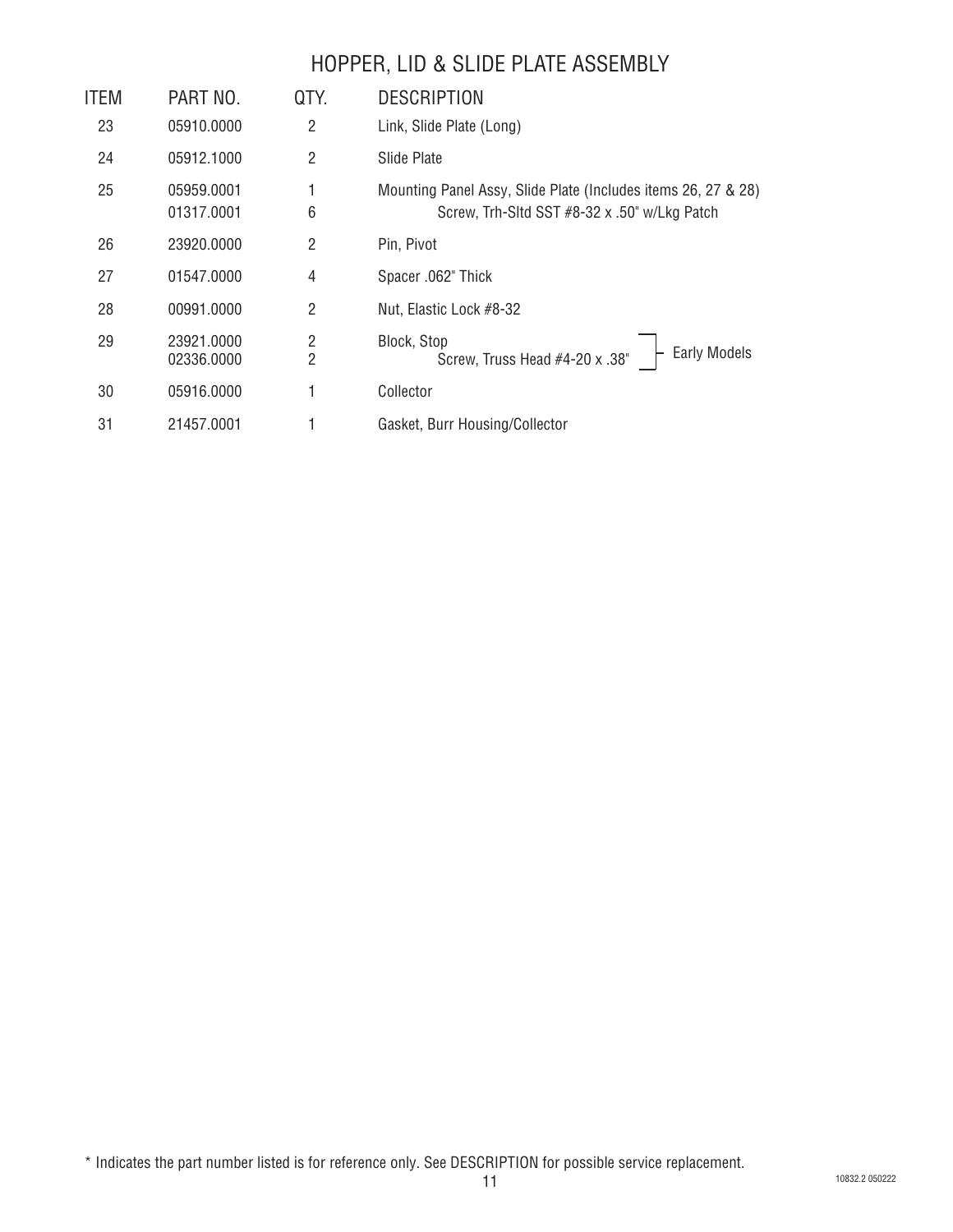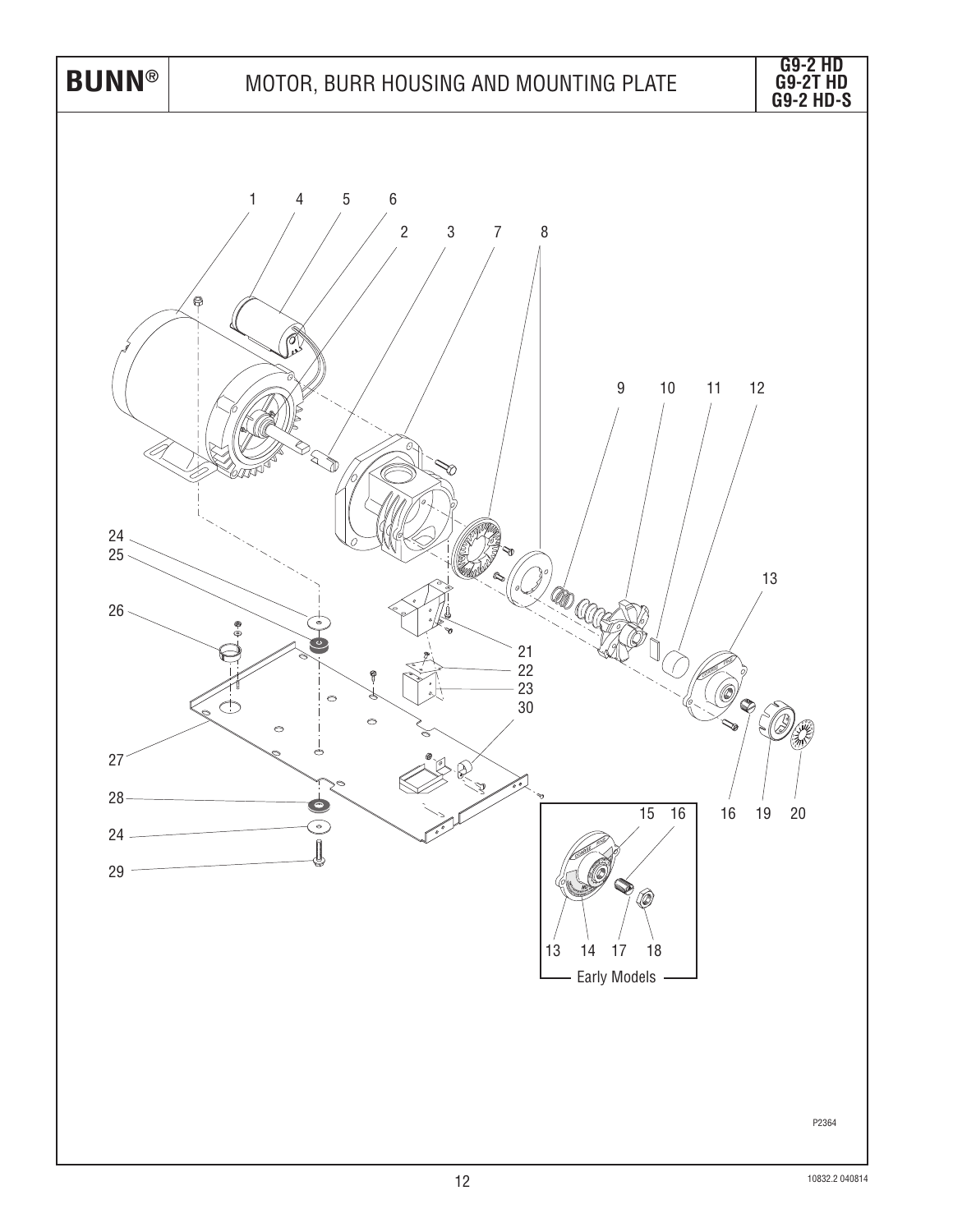#### MOTOR, BURR HOUSING AND MOUNTING PLATE

| ITEM           | PART NO.                 | QTY.                | <b>DESCRIPTION</b>                                                                           |
|----------------|--------------------------|---------------------|----------------------------------------------------------------------------------------------|
| 1              | 11029.1005<br>11029.1006 | 1<br>1              | Motor Assy 120V (Includes items 2-6)<br>Motor Assy 100V & 230V (Includes items 2-6)          |
| $\overline{2}$ | 05870.0000               | 1                   | Bushing, Bronze                                                                              |
| 3              | 11191.0001               | 1                   | <b>Shaft Extension</b>                                                                       |
| 4              | 35249.0000               | 1                   | Capacitor                                                                                    |
| 5              | 35906.0000               | 1                   | Cap                                                                                          |
| 6              | 35233.0000<br>37204.0000 | 1<br>$\overline{2}$ | <b>Bracket</b><br>Screw, Flat Head 10-32 x .375"                                             |
| 7              | 11180.0000<br>02313.0000 | 1<br>4              | <b>Burr Housing</b><br>Screw, Hex Head .38"-16 x 1.0"                                        |
| 8              | 05861.1002<br>02314.0000 | 1<br>4              | Burr Set (Includes 2 Burrs and Screws below)<br>Screw, Pan Head .25"-20 x .50"               |
| 9              | 11192.0000               | 1                   | Spring                                                                                       |
| 10             | 11185.0001               | 1                   | Burr Auger Rotor/Spring Assy (Includes item 9)                                               |
| 11             | 05852.0001               | 1                   | <b>Shear Plate</b>                                                                           |
| 12             | 00622.0000<br>00622.0001 | 1<br>1              | Cup, Burr Rotor (Standard)<br>Cup, Burr Rotor (Heavy Duty)                                   |
| 13             | 05867.0000<br>20631.0000 | 1<br>$\overline{2}$ | Cap, Burr Housing<br>Screw, Slotted Hex Head .25"-20 x .75"                                  |
| 14             | 05868.0000               | 1                   | Decal, Housing Cover                                                                         |
| 15             | 05880.0000               | 1                   | Decal, Grind Indicator                                                                       |
| 16             | 05864.0000<br>35184.0000 | 1<br>1              | <b>Adjusting Screw (Early Models)</b><br>Also order item 17<br>Adjusting Screw (Late Models) |
| 17             | 05796.0000               | 1                   | Decal, Adjusting Screw                                                                       |
| 18             | 00989.0000               | 1                   | Nut, Locking (Early Models)                                                                  |
| 19             | 34107.0000               | 1                   | Cap, Indicator Adjustment                                                                    |
| 20             | 34213.0000               | 1                   | Decal, Burr Adjustment                                                                       |
| 21             | 05951.0000<br>02330.0001 | 1<br>4              | Chute<br>Screw, Slotted Hex Head #10-24 x .375"                                              |
| 22             | 05995.0000<br>02327.0002 | 1<br>$\overline{2}$ | Dechaffer Plate<br>Screw, Pan Head #4-40 x .312"                                             |
| 23             | 05954.0000<br>02328.0002 | 1<br>1              | Dechaffer Assy (Includes item 19)<br>Screw, Pan Head #6-32 x .188"                           |
| 24             | 01539.0000               | 8                   | Washer, Flat                                                                                 |
| 25             | 05881.0000               | 4                   | <b>Bushing</b>                                                                               |

(Continued)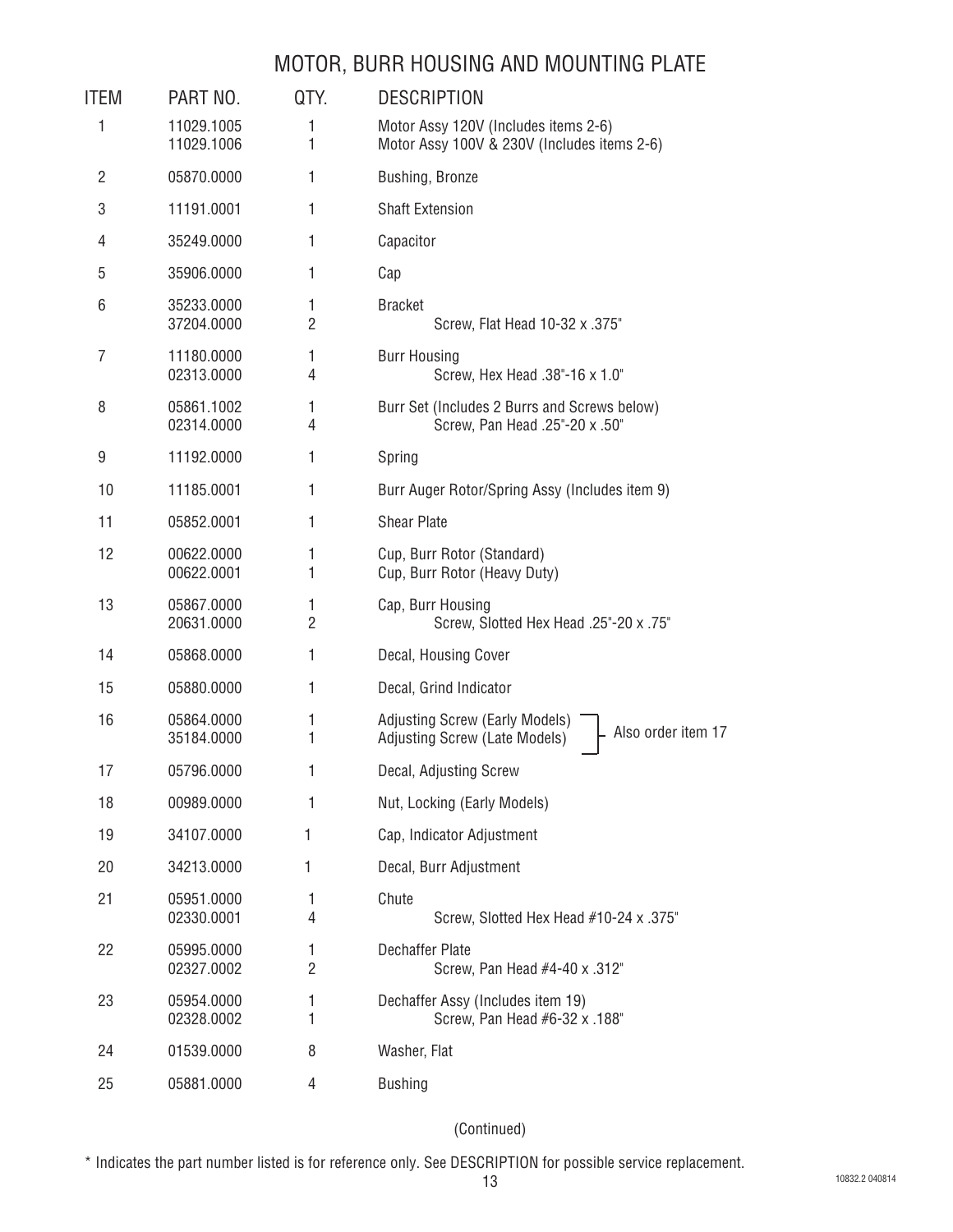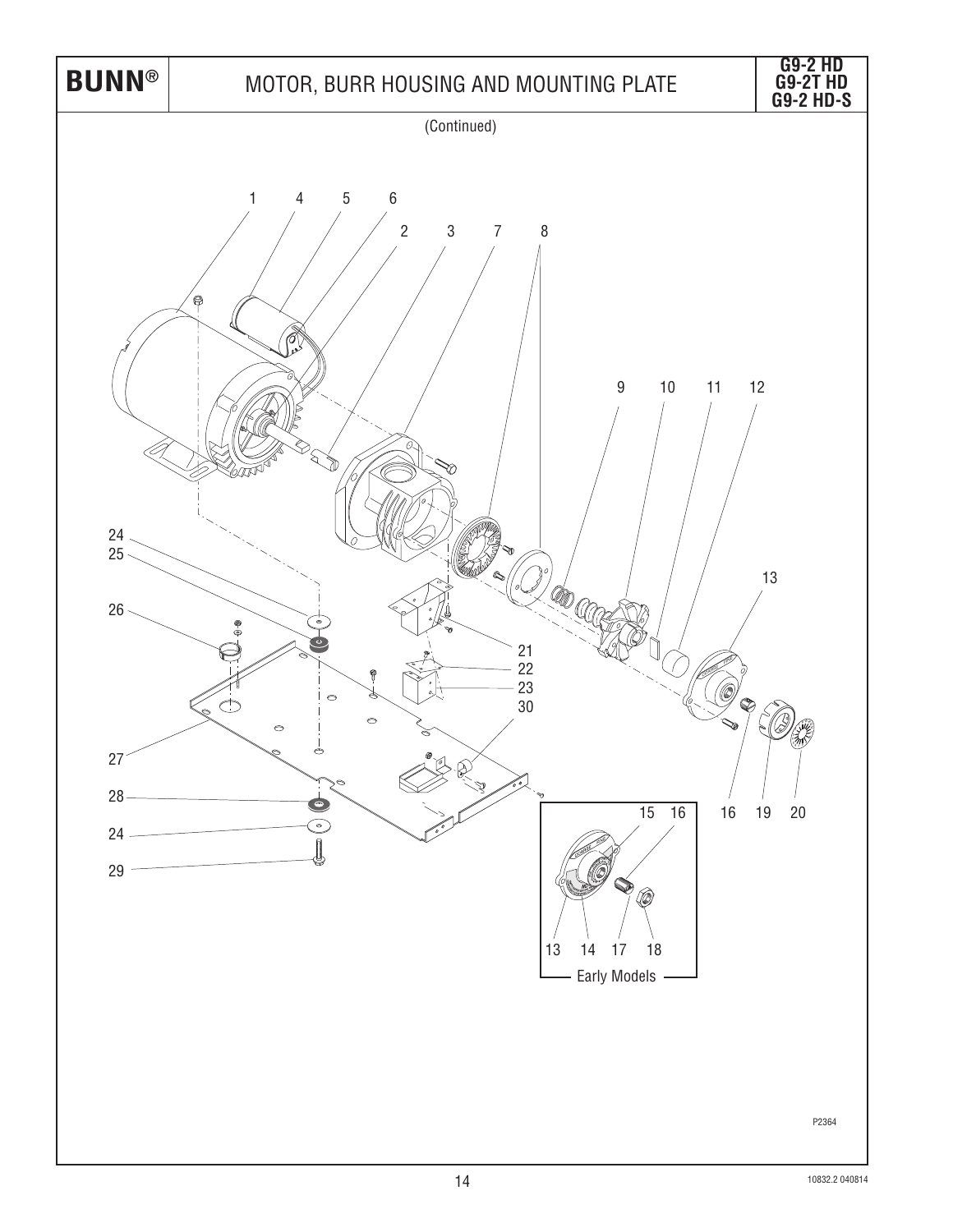#### MOTOR, BURR HOUSING AND MOUNTING PLATE

| ITEM | PART NO.                               | QTY.                | <b>DESCRIPTION</b>                                                                               |
|------|----------------------------------------|---------------------|--------------------------------------------------------------------------------------------------|
| 26   | 00718.0000                             |                     | Bushing 1.125" Dia. Hole                                                                         |
| 27   | 29883.0002<br>02311.0000<br>01347.0000 | 6<br>2              | Plate, Motor Mounting<br>Screw, Slotted Hex Head #10-32 x .50"<br>Screw, Truss Head #6-32 x .38" |
| 28   | 05882.0000                             | 4                   | Washer 1.50" Dia.                                                                                |
| 29   | 02312.0000<br>00987.0000               | $\overline{4}$<br>4 | Screw, Hex Washer Head .312"-18 x 1.50"<br>Nut, Lock .312"-18                                    |
| 30   | 05920.0000<br>01315.0000<br>00970.0000 |                     | Clamp, Cable .250" I.D.<br>Screw, Truss Head #8-32 x .375"<br>Nut, Keps #8-32                    |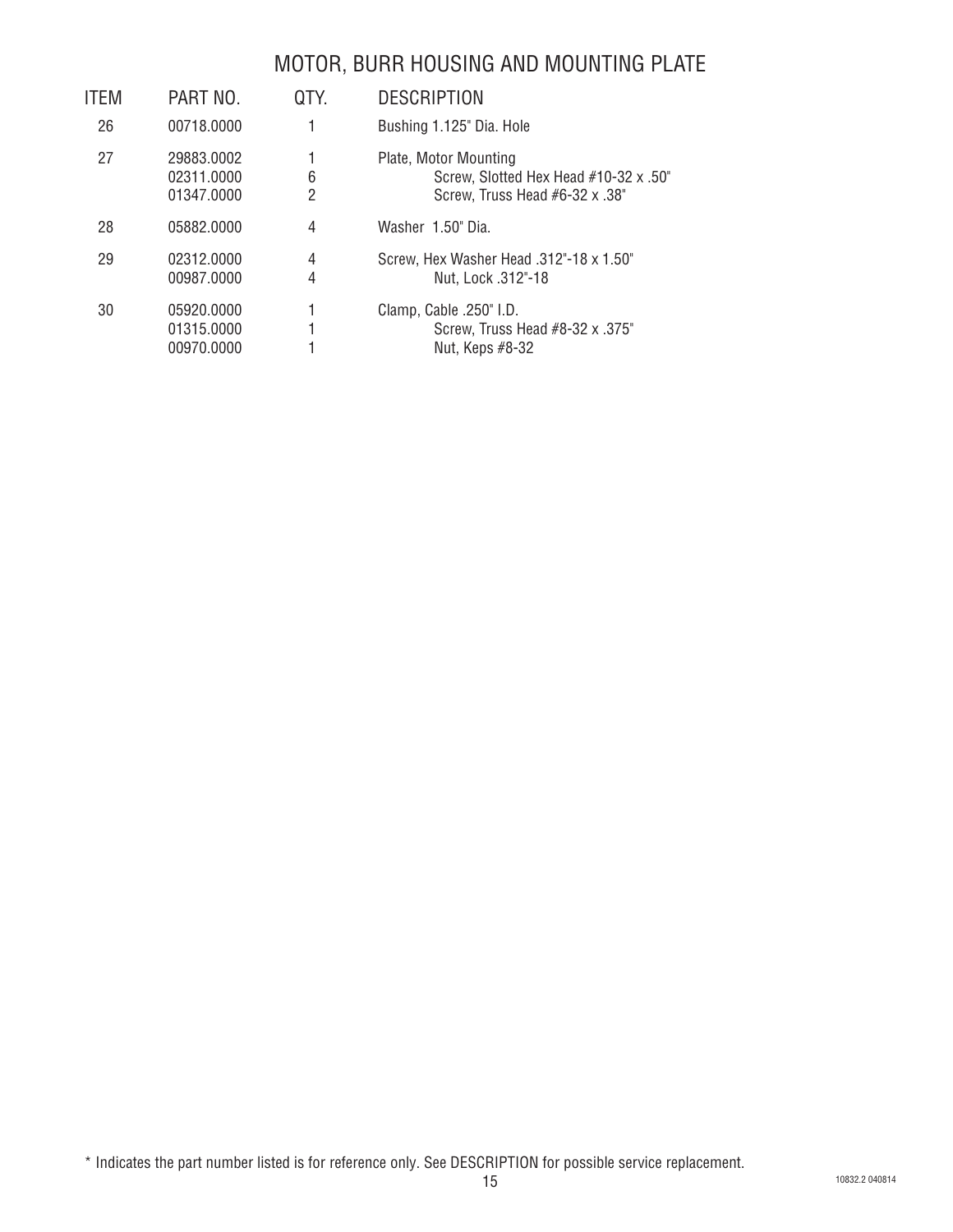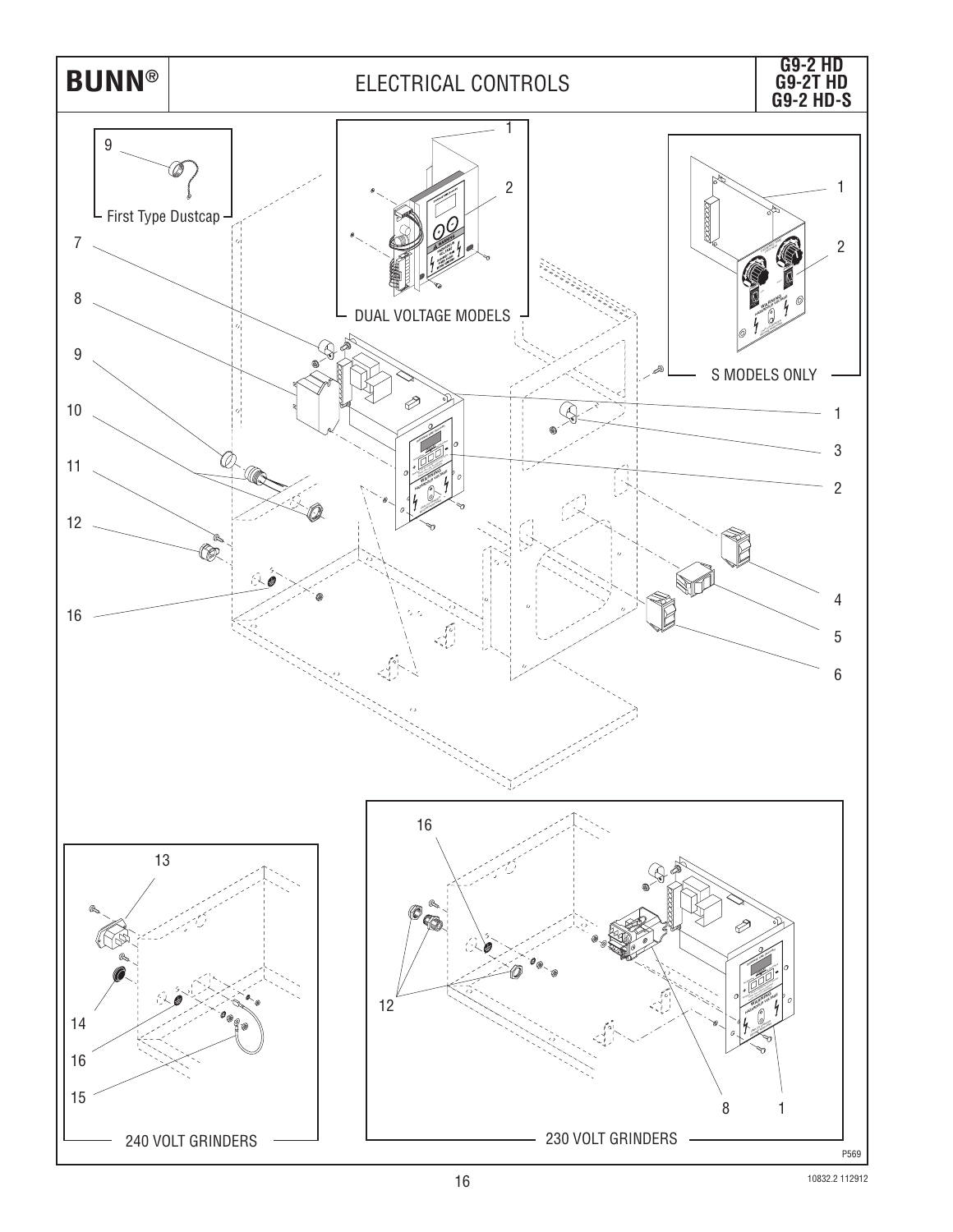#### ELECTRICAL CONTROLS

| <b>ITEM</b>    | PART NO.                                                                         | QTY.        | <b>DESCRIPTION</b>                                                                                                                                                                                                                               |
|----------------|----------------------------------------------------------------------------------|-------------|--------------------------------------------------------------------------------------------------------------------------------------------------------------------------------------------------------------------------------------------------|
| 1              | 32064.1000<br>32064.1001<br>25623.1000<br>28062.0000<br>01315.0000<br>01516.0000 | 2<br>2      | Timer/Bracket Assy (120V Models)<br>Includes screws and washers<br>Timer/Bracket Assy (230V Models)<br>below and item 2<br>Timer/Bracket Assy (120V) (S Models only)<br>Thumbscrew<br>Screw, Truss Head #8-32 x .375"<br>Washer, Screw Retaining |
| $\overline{2}$ |                                                                                  | 1           | Decal, Timer (All other Models)<br>Order item 1<br>Decal, Timer (S Models only)                                                                                                                                                                  |
| 3              | 00603.0000<br>01315.0000<br>02322.0002<br>00970.0000                             | 4<br>3      | Clamp, cable .438" I.D. (2 less used on late grinders)<br>Screw, Truss Head #8-32 x .375" (SST Grinders)<br>Screw, Truss Head Black #8-32 x .375" (Black Grinders)<br>Nut, Keps #8-32 (2 less used on late grinders)                             |
| 4              | 06536.0000<br>29107.0000                                                         | 1<br>1      | Switch, 2 batch selection (SST Grinders with Multi Set Option only)<br>Switch, 3 batch selection (SST Grinders with Multi Set Option only)                                                                                                       |
| 5              | 39178.0000                                                                       | 1           | Switch, Hopper Selection                                                                                                                                                                                                                         |
| 6              | 05815.0000                                                                       | 1           | Switch, Off/On/Start                                                                                                                                                                                                                             |
| 7              | 05920.0000<br>00973.0000                                                         |             | Clamp, cable .25" I.D.<br>All except S Models<br>Nut, Keps #6-32                                                                                                                                                                                 |
| 8              | 37711.1002<br>05892.0000<br>37711.0001<br>01347.0000                             |             | Relay (120V Grinders)<br>Relay (240V Grinders)<br>Relay (230V Grinders)<br>Screw, Truss Head #6-32 x .375"                                                                                                                                       |
| 9              | 27657.0000                                                                       | 1           | Dustcap W/Chain (First type not available order second type cap)<br>Cap, Dust (Second type)                                                                                                                                                      |
| 10             | 12274.0002                                                                       | 1           | Socket Assy W/Leads, Interface                                                                                                                                                                                                                   |
| 11             | 01327.0000<br>00991.0003                                                         |             | Screw, Ground Truss Head SST #10-32 x .38"<br>Nut, Elastic Lock #10-32                                                                                                                                                                           |
| 12             | 01686.0000<br>05746.0000                                                         |             | Bushing, Strain Relief (120V Grinders)<br>Bushing, Strain Relief (230V Grinders)                                                                                                                                                                 |
| 13             | 01908.0000<br>01362.0000<br>01509.0000<br>00937.0000                             | 1<br>2<br>2 | <b>Power Connector</b><br>Screw, Oval Head #4-40 x .50"<br>Lockwasher, External Tooth #4<br>Nut, Hex #4-40                                                                                                                                       |
| 14             | 05749.0001                                                                       |             | 240 Volt Grinders only<br>Plug, .625" Dia.                                                                                                                                                                                                       |
| 15             | 21016.0013*<br>01375.0000<br>01512.0000<br>00909.0000                            |             | Lead, Elect. Grn/Yel 4.0" (Ground)<br>Screw, Brass Pan Head #10-32 x .50"<br>Lockwasher, External Tooth #10<br>Nut, Brass #10-32                                                                                                                 |
| 16             | 00824.0002                                                                       | 1           | Decal, Ground                                                                                                                                                                                                                                    |

(Continued)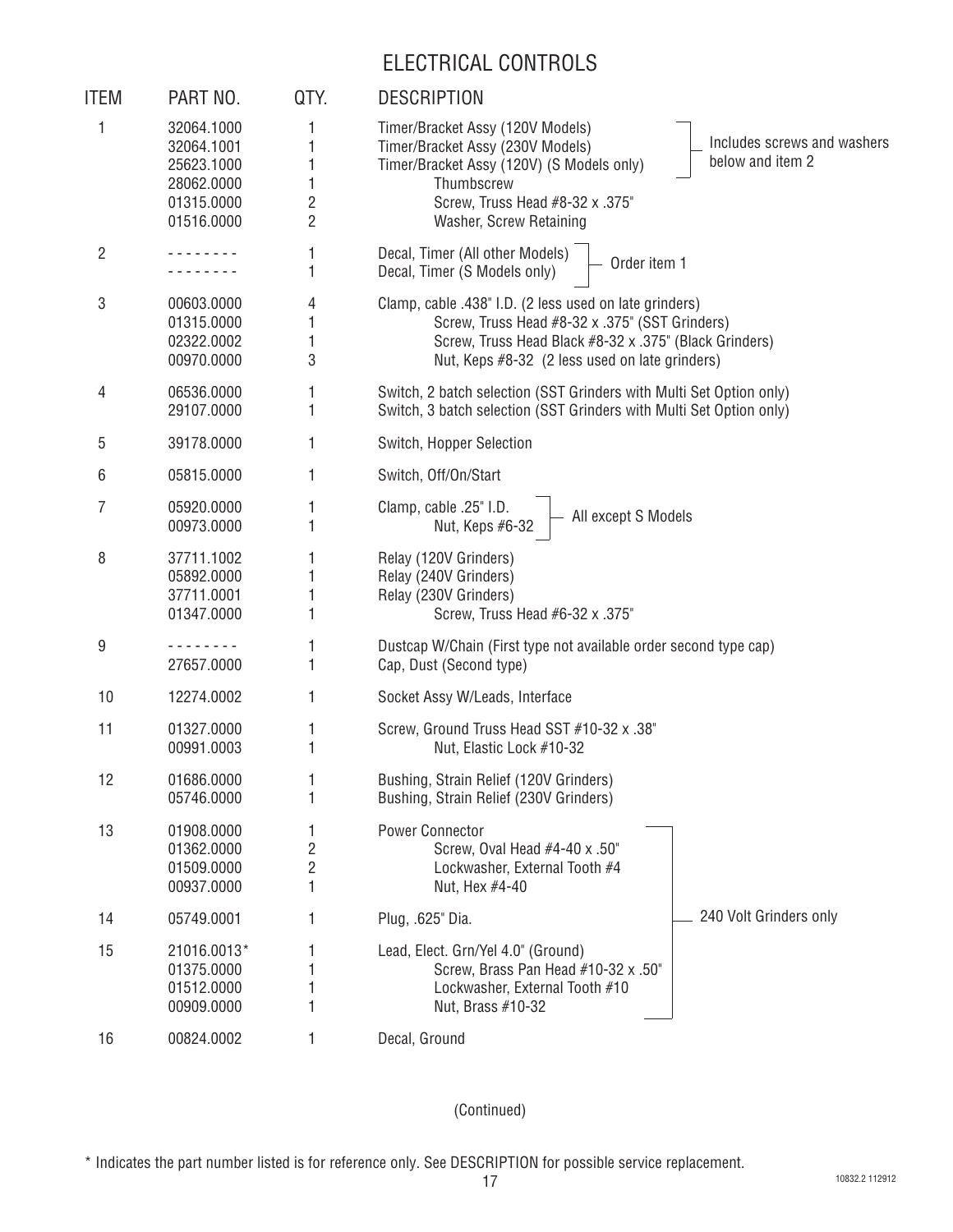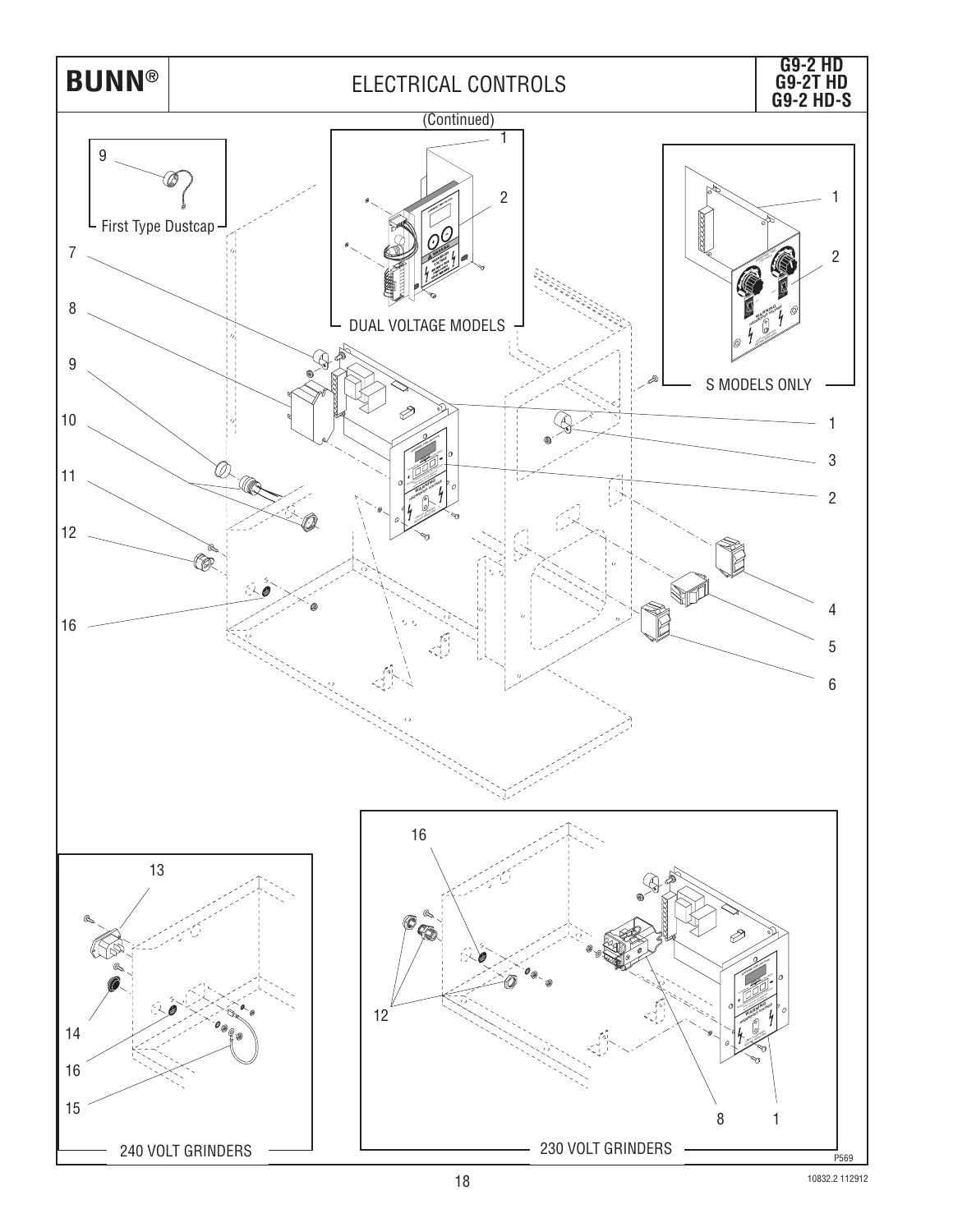#### ELECTRICAL CONTROLS

| ITEM | PART NO.                                      | QTY.           | <b>DESCRIPTION</b>                                                                                                   |
|------|-----------------------------------------------|----------------|----------------------------------------------------------------------------------------------------------------------|
|      | Note: The following items are not illustrated |                |                                                                                                                      |
| 17   | 24241.1000<br>24330.0000<br>28126.0000        |                | Wiring Harness, Main (120V Grinders)<br>Wiring Harness, Main (240V Grinders)<br>Wiring Harness, Main (230V Grinders) |
| 18   | 24242.0000                                    |                | Wiring Harness, Switch/Interface                                                                                     |
| 19   |                                               | 1              | Wiring Harness, (3 batch selector switch) (Not available)                                                            |
| 20   | 05188.0002                                    | 1              | Cable, Interface                                                                                                     |
| 21   | 21005.0561                                    | 2              | Lead, Electrical White/Black 10.0" (Hopper Solenoid to Main Harness)                                                 |
| 22   | 40699.0004<br>27728.0001                      |                | Cord Assy, Power 120V<br>Cord Assy, Power 230V                                                                       |
| 23   | 00669.0000                                    | 1              | Plug, Hole .625" Dia. (Models W/O Interface)                                                                         |
| 24   | 22749.0000                                    | $\overline{2}$ | Pad, Cable Tie (Self adhesive) (Early models)                                                                        |
| 25   | 00617.0000                                    | $\overline{2}$ | Tie, Cable (Early models)                                                                                            |

<sup>\*</sup> Indicates the part number listed is for reference only. See DESCRIPTION for possible service replacement.